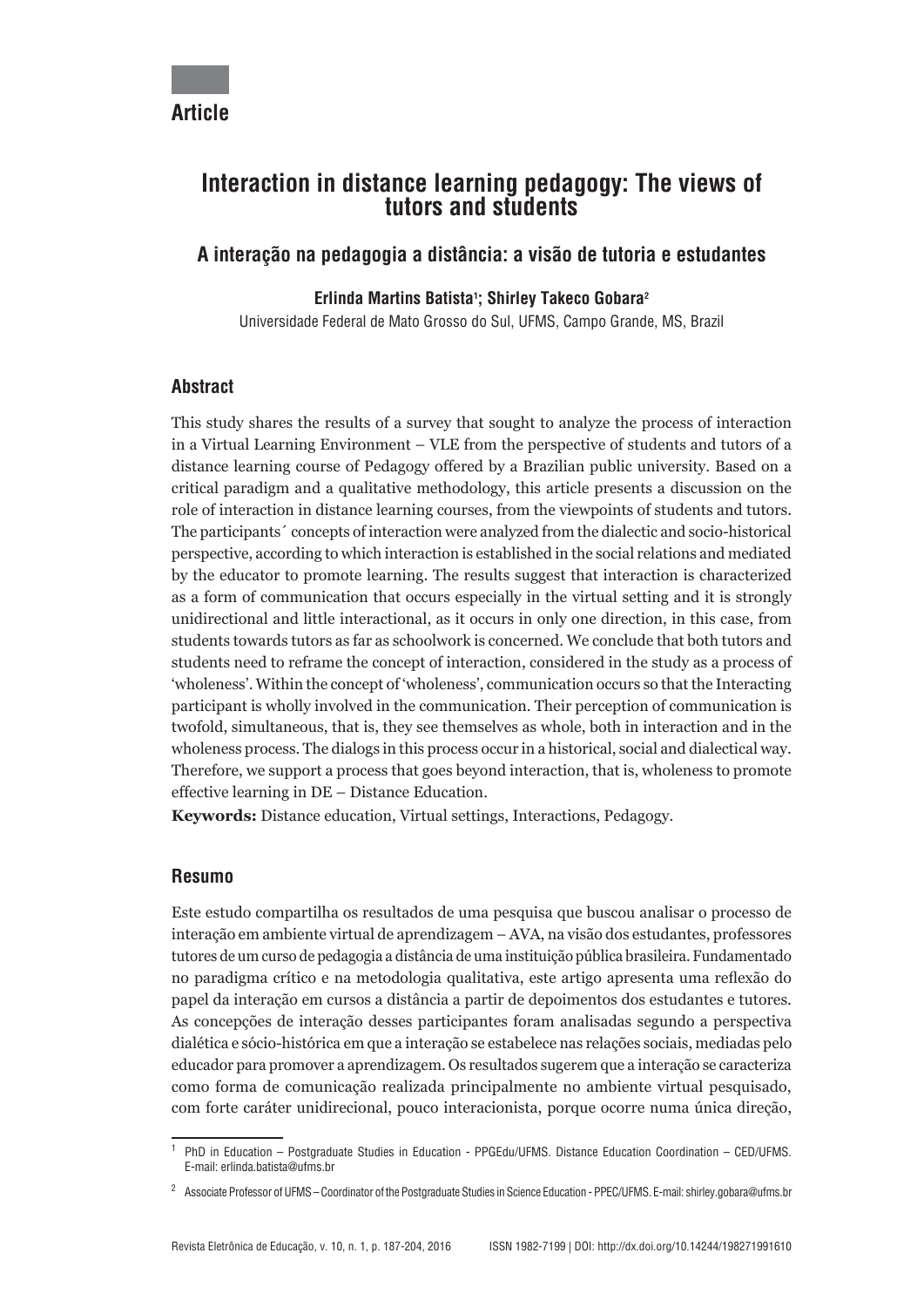em particular dos estudantes para a tutoria, a respeito de atividades entregues postadas no ambiente. Concluiu-se que tanto a tutoria quanto os acadêmicos necessitam ressignificar o conceito de interação, considerado no estudo como um processo de inteiração. No conceito de inteiração, a comunicação ocorre de modo que o participante em interação esteja inteiro, completo na comunicação. Sua percepção da comunicação é dupla, simultânea, ele percebe-se inteiro na interação e no processo de inteiração. Os diálogos em tal processo ocorrem de modo histórico, social e dialético. Portanto, defende-se um processo que vai além da interação, isto é, uma inteiração para efetiva aprendizagem na modalidade da Educação a Distância EaD. **Palavras-chave:** Educação a distância, Ambientes virtuais, Interações, Pedagogia.

This qualitative study was written from research conducted in the period 2008-2013 and analyzes, from difficulties experienced by students and teachers, the interaction process in the distance course of Pedagogy (class 2008) of a Brazilian public university. The institution at issue has offered distance courses of Pedagogy, among others, in partnership with the Universidade Aberta do Brasil (UAB) − Open University of Brazil. The main objective of this study was to examine the difficulties experienced by the course participants in the process of interaction, both in the Virtual Learning Environment − VLE – and in the classroom setting. This article focuses on the statements of students and tutorials of this course.

The motivation for the research arose when the discipline *Education, Media and Technologies* was offered in the second term of 2008. At the time, the course format established one teacher for each discipline. The 450 students enrolled were distributed into 10 cities (stations). One professor was in charge of just two stations, and the tutors prepared by him replicated the lessons in the remaining eight stations. In these, the face-to-face and distance interactions were under the responsibility of the tutors (two tutors at each station – one distance and one face-to-face). Therefore, during the term of their discipline, the professor did not interact in person with the students enrolled in eight of the ten stations.

During the process, the course format changed in order to establish greater interaction among individuals and also as a result of public policies of the Open University of Brazil. The first changes occurred in 2009 (second school year), with a new coordinator. Changes in the guidelines established that two professors trained in the area would be responsible for each discipline. One professor would be responsible for the preparation of materials and the Student Teaching Guide (STG), and both would be in charge of the presentation of the discipline in face-to-face meeting, five stations for each.

One new aspect that is worth remarking concerns interaction, because, after the in-person meeting, professors no longer interacted with the students: the students'communications for the development and orientation of the discipline were in charge of the classroom tutor; whereas the interaction with the distance tutors occurred only to dispel doubts concerning the assessment of activities. With this methodology, the students were dissatisfied with the absence of the teacher and the insufficient interactions with the tutors.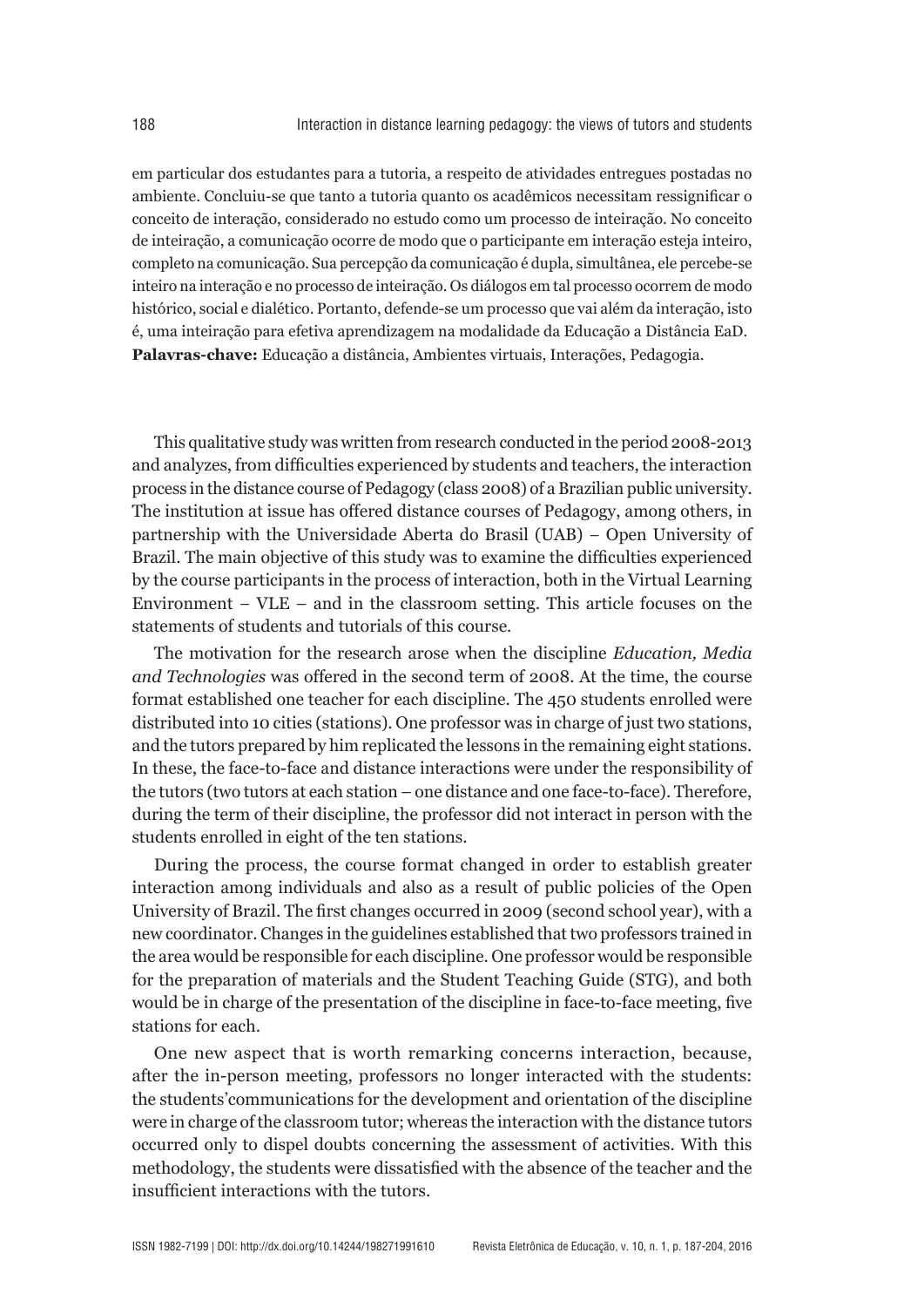The hypothesis that the dissatisfaction could constitute problems related to the interaction process led to the research object, namely the interaction among subjects. Moreover, the purpose was to present new possibilities of interaction in distance learning courses, especially in the distance course of Pedagogy – the empirical field of this research.

Several questions have been made about the research object, such as: What are the forms of interaction expected by the students enrolled in the course? Are these forms according to which proposals of interaction of distance learning courses discussed in the literature? To answer these questions, qualitative research was carried out based on the assumptions of dialectical historical materialism and critical view, whose results are believed to influence the individual's cultural and social reality and also the format of the upcoming courses to be offered in the aforementioned public institution.

The research, and also this article, whose theoretical framework is mentioned below, were justified by the changes required in this context and the relevant aspects of the course, such as: 1) the difficulties and grievances of the students, as reports and observations raised in pedagogical practices described; 2) The reissues graduation in Pedagogy at UAB system; and 3) The economic needs of the country for higher education offerings in Distance Education mode - distance education, which meet the quality benchmarks for higher education distance, proposed by the Federal Government (BRASIL, 2007).

#### **Vygotsky's theoretical framework**

The theoretical framework was characterized by the historical dialectical materialism approach, according to Vygotsky's (2003) view on the constitution of the subject that occurs from his social relations in the cultural milieu to which he belongs. For this author, the educational process is trilaterally active: the student, the teacher and the setting are active. In this context, the term active<sup>3</sup> comes from the word action and implies that all elements of the educational process act together to attain knowledge in a dialectical relationship between the subject, the object (knowledge), the historical and social milieu and other subjects.

This dialectic relation can be defined as interaction to the extent that the subject acts on the object (knowledge) in a social milieu, and interacts with other subjects, forming historical and social relations among them. In other words, this theory leads to the concept of interaction as a dialectical relationship of the subject with other subjects, with the object and with the environment, that is, with the world in which it operates and in which the mediation will occur for their learning and development.

In a sense, this framework is also based on the assumptions of dialectics, under which the relationship between the subject, the object and its environment is discussed, which thus requires an understanding of the real and concrete man in the basis of dialectical thought. The dialectical character of the educational process is characterized as a process made up of complex struggles and confrontations at the level of the subject's psychological nature. These conflicts, occurring in interactions

<sup>3</sup> The meaning of the term active in the Novo Aurelio dictionary is "holding action, which acts […]" (FERREIRA, 1999, p. 225).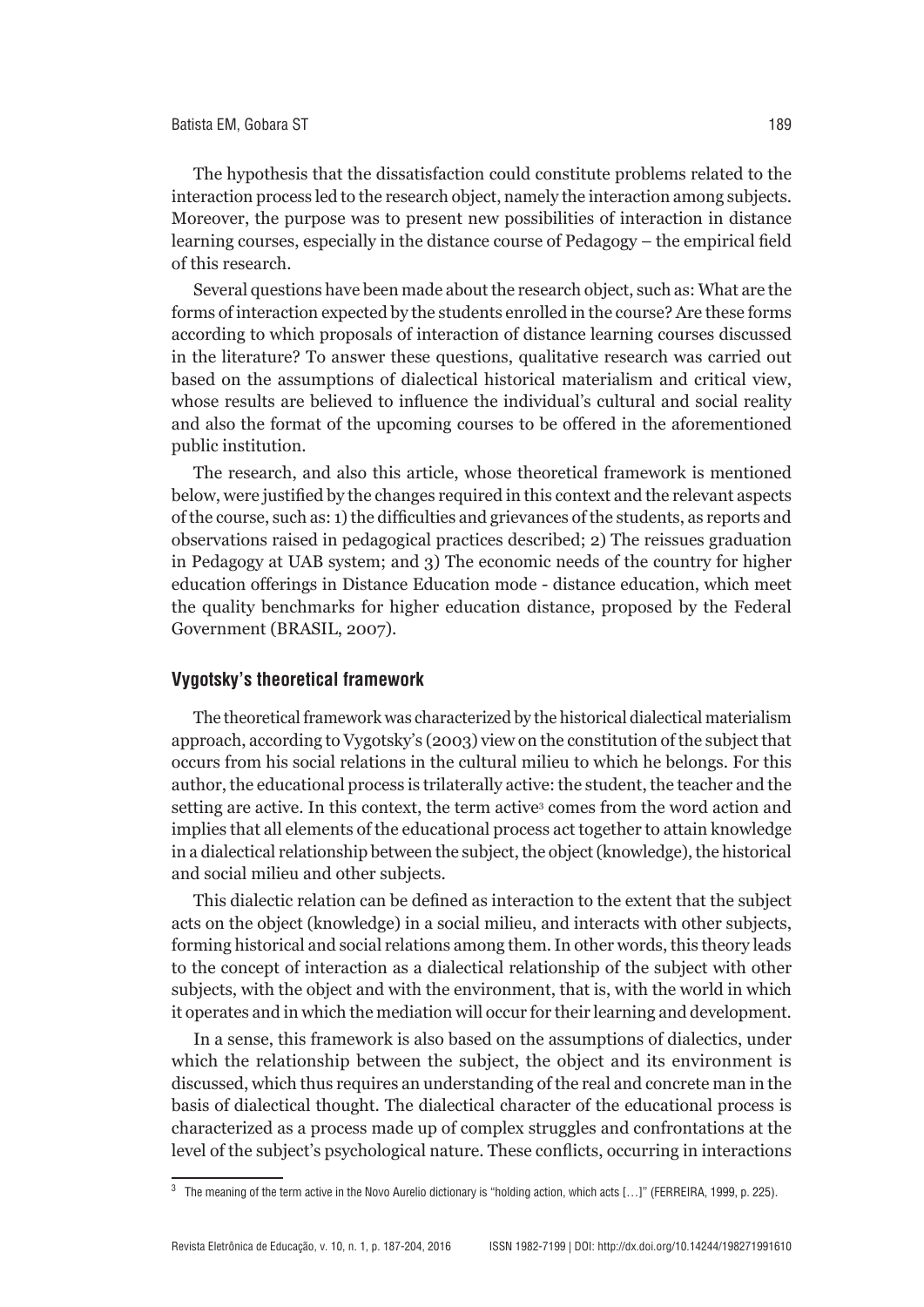with the social, historical and cultural environment, are necessary for the constitution of the subject.

Vygotsky (2003) argues that the constitution of the subject takes place in the social, historical, cultural and dialectical relations that he establishes with the family nucleus (his first social milieu) and then with the subjects of their community, making and sharing a culture. Through interactive processes in activities with family and social institutions, the subject is made up historically and culturally, by developing, operating psychical internalization, and accumulating knowledge (learning).

In the context of studies of Vygotskynian team, Kostiuk4 (2003, p. 19-20) states:

The child's psycho-intellectual development takes place in the process of interaction with the natural and social environment. Driving the development through education means organizing this interaction, directing the child's activity to the knowledge of reality.

Thus, the aims of education are achieved when the potential capacities of the students are put into action. Interaction plays an important role in the child's intellectual development because "[...] it ensures the child's participation in the various activities necessary for developing his potential in all directions" (Kostiuk, 2003, p. 32).

In Vygotsky's (2003, p. 75) view, the individuals shape their behavior from their characteristics and the biological and social factors of their own development. The biological factor determines the reactions inherited, in whose limits the body triggers the system of learned reactions: "[...] this new reaction system is completely determined by the structure of the environment in which the body grows and develops. For this reason, all education inevitably has a social character".

In this thought, an analytical reflection was made of the principles that guide the interactive processes between the subjects using the virtual environment, from the perspective that these principles are the same as in-person interactive processes, as both are the result of a social process whose purpose is to form a critical citizen conscious of his role. The premise imposes two questions: What are the relevant interactive processes? What aspects can ensure the dialectical interactions for effective learning in the virtual context of distance learning courses?

For Ferreira (2008, p. 30), "[...] the acquisition of knowledge takes place through the interaction of the subject with the environment. The association of social interaction and the linguistic instrument is decisive for the development of the individual<sup>5"</sup>. Likewise, Freitas (2009, p. 4) explains that "[...] knowledge is not acquired, but built in relation to the other. A dialectical relationship between subject and object, that is, between subject and historical environment". Therefore, the student reaches new knowledge by means of the intervention of a more experienced colleague or a teacher. Also, the author names this learning collaborative, shared, and argues that it is necessary to fit it with the demands related to the use of internet and computer

<sup>4</sup> Kostiuk was collaborator of the Psychology Institute of the Ministry of Education of Russia, Ukraine, Kiev.

<sup>5</sup> Emphasis added by author.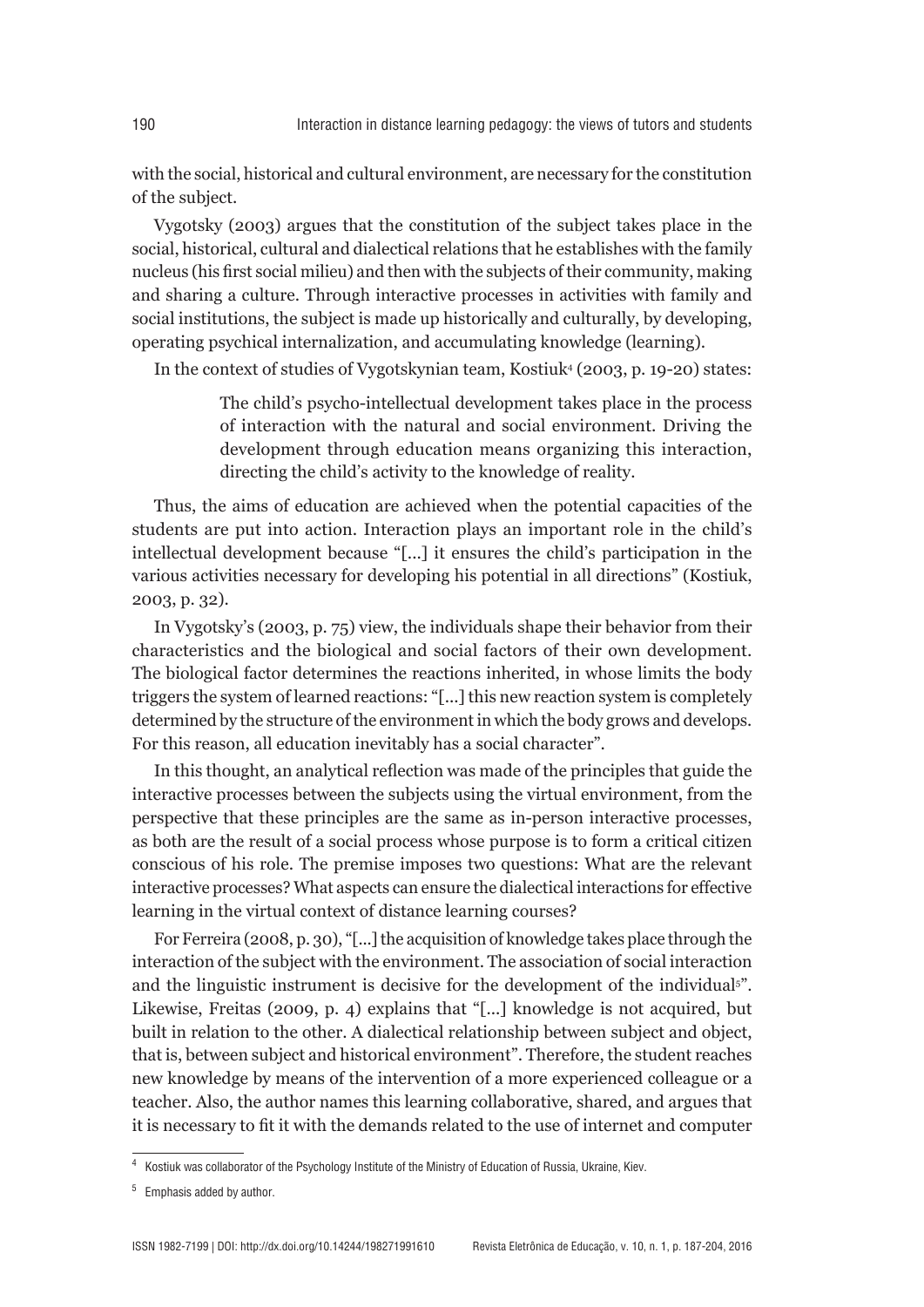in the teacher training: "[...] the interactive communication poses a challenge to the school focused on the transmission paradigm [...]" (FREITAS, 2009, p. 7).

Learning in the context of interactive distance education becomes relevant and possible provided that the subjects involved be aware of it and not generalize it to any project. The organization should be the result of fundamentals that provides networking training and "irreplaceable dialogue" (ALONSO, 2010, p. 83) to promote learning. Meetings – online or face-to-face – are essential for learning and strengthen the idea that the principles that guide the distance interactive processes do not differ from the presence ones.

For both Belloni (2001a) and Alonso (2010), distance learning (DL) has used technological resources available in order to "mediate" learning. According to Alonso (2010, p. 86), "[...] the technical means assume importance in DL, [...] the communicational, [...] significant, understanding, and interactive aspect will determine [...] the learning process". This author defines "mediating" as "coding pedagogical" messages [...]" (ALONSO, 2010, p. 86).

One must also consider what Primo (2007) maintains on social network: a means of social construction of online or offline knowledge that does not happen only by terminal connections, but remains dependent on the interactions among those involved. Thus, social relations in VLE depend on the interactions in these spaces and should intentionally be promoted to favor the collective construction of knowledge. With this in view, how to conjugate the verb interact in this context?

#### **The interaction in the socio-historical perspective**

The word interaction is composed of *inter*, the Latin-derived prefix meaning "between, in the middle of", and the feminine noun action, whose concept is "[...] acting, act, deed, work [...], a nominal suffix with the basic notion of act" (FERREIRA, 2008, p. 56). The "action between" is also seen in the Vygotskynian idea of the dialectical relationship between subjects of an educational environment. In this context, interaction occurs when the subject acts on the object (knowledge) in a social environment, and interacts with other subjects in the social and historical relations established between them. In other words, that theory leads to the concept of interaction as a dialectical relationship of the subject with other subjects, with the object and with the environment, that is, with the world where he belongs and in which the mediation for learning will occur.

In addition to the significance of interaction in the socio-historical perspective, the word was also understood in the VLE setting. This is a non-exhaustive discussion in which some concepts of interaction proposed in the literature are presented.

In Social Sciences, social interaction means "reciprocal influence of the acts of individuals and groups that usually takes place through communication. This definition includes the interaction of a person with himself" (SILVA, 1986, p. 624), or, according to the same author, social interaction as "[...] the reciprocal influence between people or social forces" (SILVA, 1986, p. 624).

The concept of interaction is not unanimous, especially among the authors who discuss interaction in digital or online learning environments. For example, Primo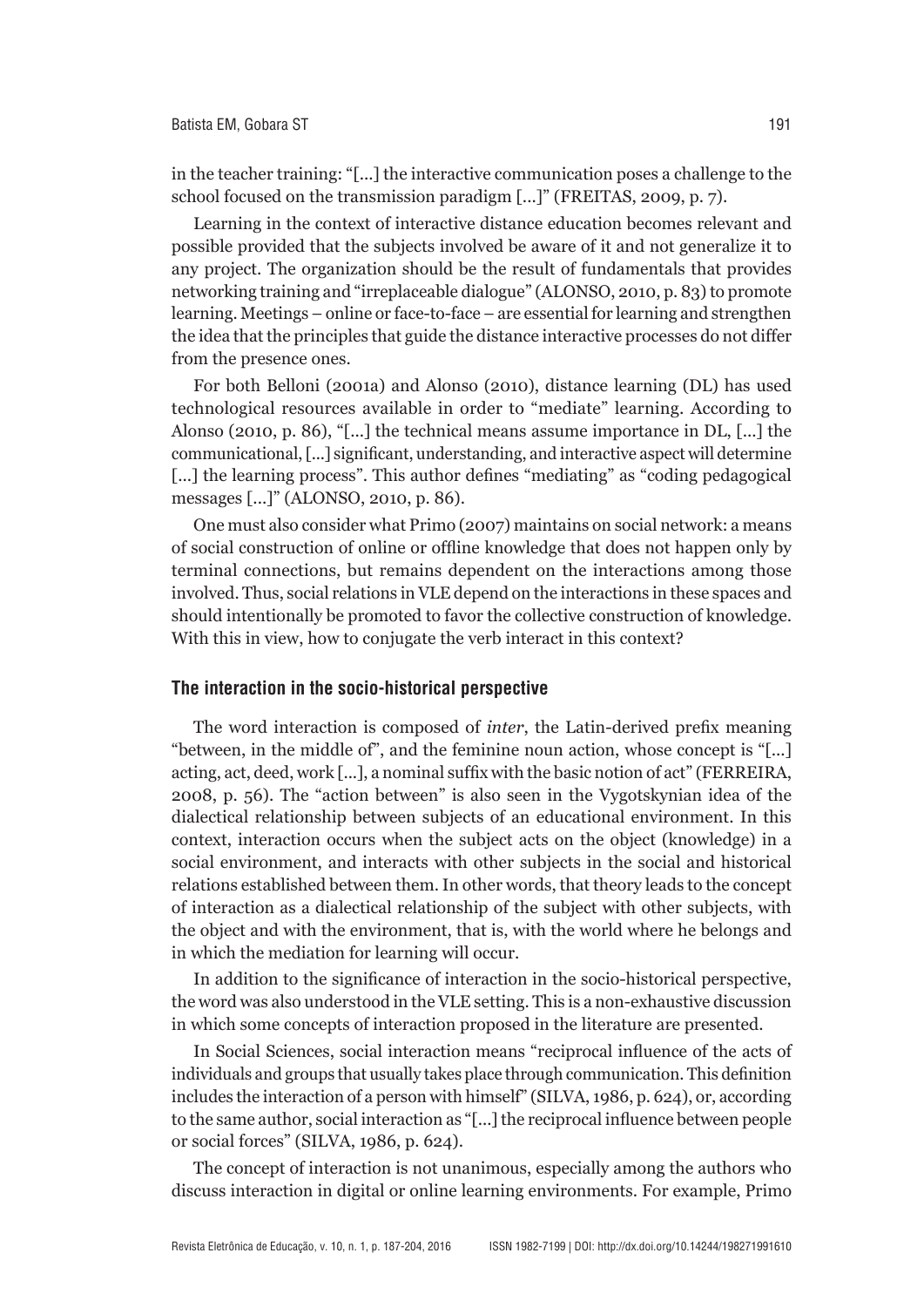(2007, p. 5) proposes a definition based on the meaning of the word interaction: "[...] action between. That is, a polarized view of communication is avoided." The focus is on "between"; the interaction between people is typified as social (PRIMO, 2007, p. 5).

Belloni's (2001a, p. 58) view is that interaction occurs not only between individuals, but constitutes a reciprocal action both directly and indirectly. Under a sociological aspect, it means "[...] reciprocal action between two or more actors, where inter-subjectivity occurs". However Monteiro, Ribeiro and Struchiner (2007) address inter-subjectivity as the opposite of interactivity (a system in which the answers are dependent on the combinations performed and/or contracted by the user). Inter-subjectivity happens in human relationships and the answers not always occur in the expected direction.

These ideas converge to the extent that interaction is the action between two or more subjects, in a communication context in which the speeches are not always expected or agreed, away from any strategy, however planned it may have been. Interaction can be conceptualized as a two-way communication between the participants of an educational space, either an online teaching setting or not, where there is no censorship, but the methodological rigor of teaching and the intentionality of the professor in this context do exist.

Almeida and Prado (2003, p. 72) corroborate this definition on defining interaction as "colaborativeness" in a cultural-historical perspective, essential for the creation of a DL culture. The authors conceptualize it as "[...] a communication and collaboration network, in which all inter-relate."

Primo (2007) contributes to this discussion by arguing that the action of the professor in the online setting, despite all technological mediation, is relevant not only to make the interactions and social relations dynamic, but also to organize the processes involved: interactions, teaching and learning itself.

Monteiro, Ribeiro and Struchiner (2007, p. 3) argue that interaction in a virtual forum and the communications that take place there can be analyzed under Habermas' view, according to which the discourse leads to consensus, from arguments that make large use of replying resources. Thus, interaction means: "[...] attentive listening to the experiences reported [...] talking to each other and listening to the other, trying to understand what is said, apprehending the other's world, reflecting, disagreeing, agreeing, talking back, replying, reconsidering. "

Following a different trend, Valente (2003, p. 31) distinguishes three modes of interaction: a) message broadcast in the ratio of "one for all"; b) traditional virtualized classroom (one answer to one question); and c) the "virtual being together", when multiple interactions occur. Under his view, the teachers' actions are "[...] to constantly monitor and advise the learner [...] to understand what he does and to pose challenges that help him give meaning to what he is developing". The subject formation is favored, based on a process in which teachers and tutors are committed to the educational act.

The dialectical perspective of the interaction process in an educational setting, whether virtual or face-to-face, provides dialogue, communications between those who agree with each other or who do not, then configuring a cultural and historical-social educational environment whose main features can be classified as dynamic and social from the human actions that take place in such an environment. It is in the pursuit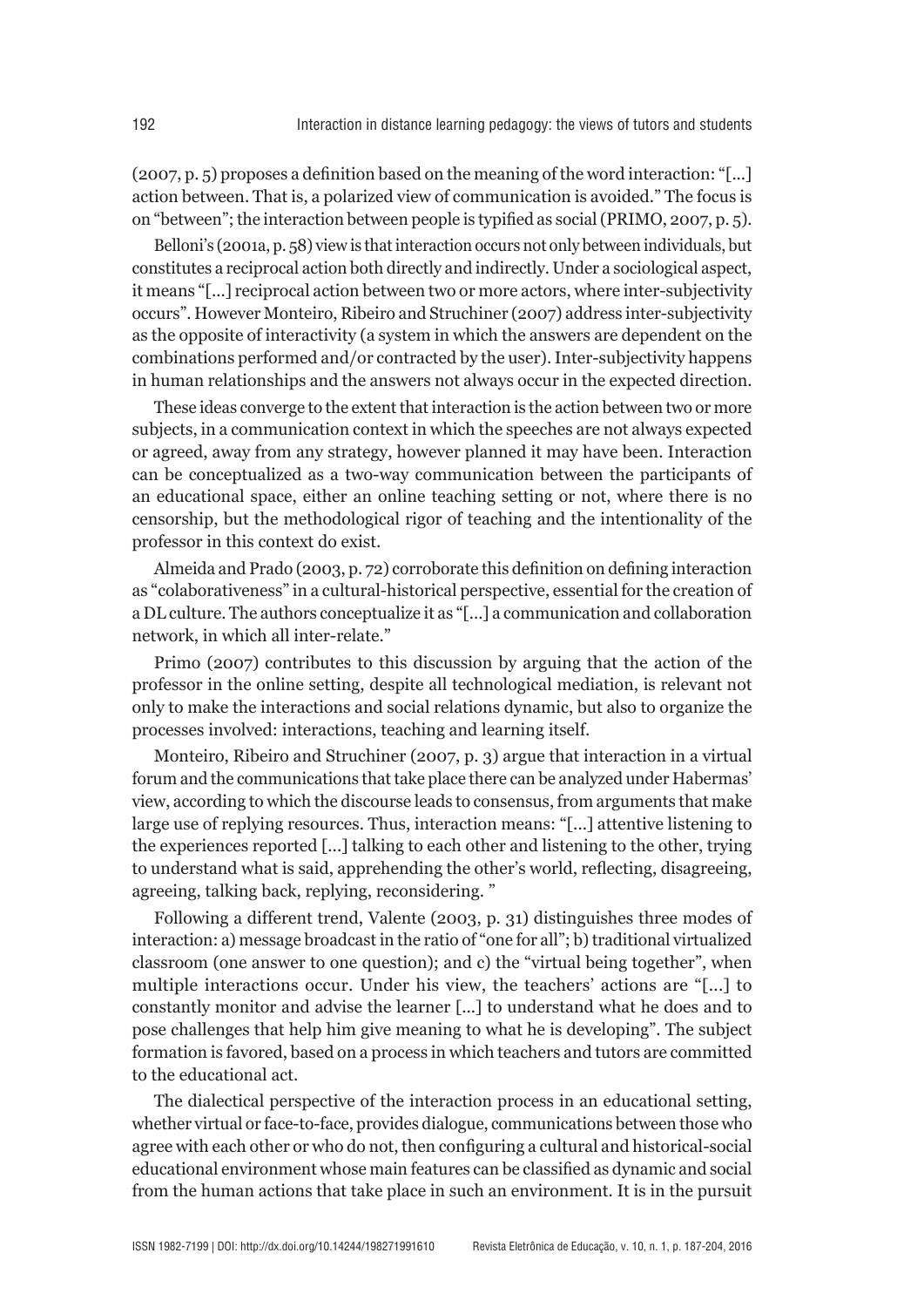of understanding, through communication and dialogue, that the human being transforms his social environment in the relationships established.

This dialectic basis, therefore, in addition to guiding the creation of new forms of interaction that trigger cultural and/or social changes to solve complex problems, both technical and technological, also determines communication routes where interactive procedures move towards a new interactive<sup>6</sup> and wider process. To characterize this process, the authors of this study have coined the word wholeness.

Under this concept, communication occurs so that the interacting subject participates in a process in order to belong to it, to take part in it and to feel whole by means of communication, dialogue. His perception of communication is twofold, i.e. of complementarity and dialogue at the same time, and he feels himself "whole" in the interaction. Thus, dialogues in this process occur in a historical, social and dialectical way. The following item presents the research methodological process.

#### **Research methodology**

The methodological procedures are based on the assumptions of qualitative research and critical paradigm, which subsidized the analysis of interviews and questionnaires filled in by 210 students and 19 tutors. The semi-open questionnaire contained four basic themes: I - Student identification II - Concepts of: distance education, profile of the DL professor, profile of DL student, assignments of DL tutor; III - Interaction in VLE; IV - The quality of the interaction in the course. Such themes were defined and organized in four items with a group of questions for each item, with the purpose of raising the subjects' cultural aspects, their views on the course and the interaction process.

The interviews, conducted with 22 students, were based on a script of 30 to 40 semi-open questions that could vary according to the answers. The criteria for selecting the students for the interview was set by the voluntary participation of approximately 10% of those who responded the questionnaire and attended the face-to-face meeting of the discipline Libras (Brazilian Language of Signals) in each station. The students were identified by the initial letters of the city and a number. Examples: the three students of Siqueira Campos station were named SC1, SC2 and SC3, respectively.

The tutors interviewed totaled 19 (15 classroom and 4 distance settings). For the interviews, a script organized in three blocks of questions was used, namely, 1) Professional information; 2) The experience in the DL course of Pedagogy; and 3) The interaction process in VLE. The tutors were also named by letters, numbers and acronyms of the cities where their stations were located. An example of acronym is TP1A:  $TP = \text{Classification Tutor}$ ,  $1 = \text{tutor number}$ , and  $A = \text{Apiaí (city)}$ .

To analyze the interviews, categories have been established, a process performed according to the idea of extracting the essence of the speech; from that idea, a common term was chosen in each category. This procedure was based on Bardin's (2006)

<sup>6</sup> The online Portuguese dictionary defines interaction as "act of becoming entire, to complete" (DICIO, 2012).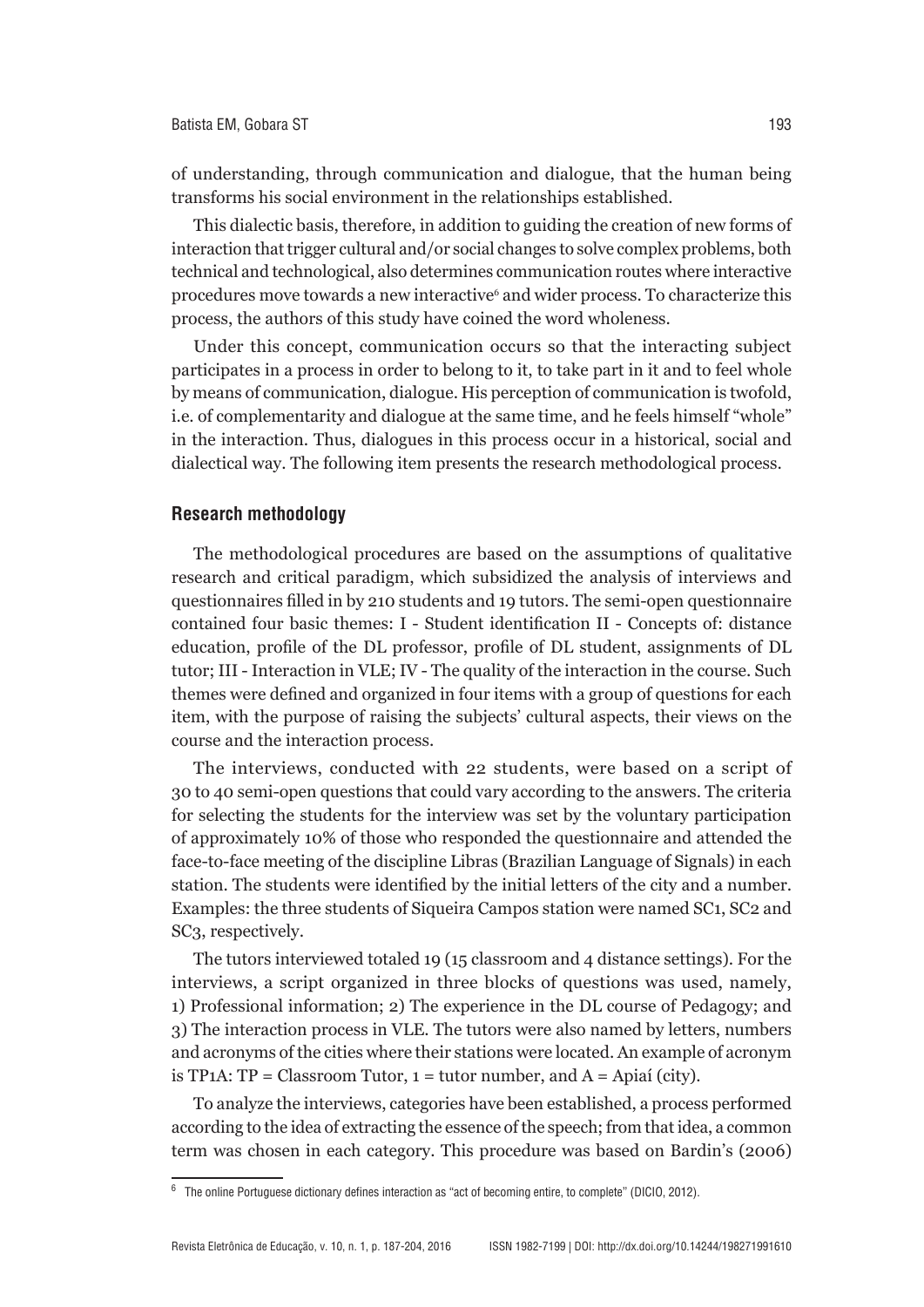theory of content analysis and on the categorization procedures pointed by Gamboa (1998). For the latter, the category expresses a more general view.

In the analysis of the interactions, in addition to Gamboa's, Mortimer and Scott's (2002) ideas derived from the studies of "communicative approach" were used. The latter remarked that the process of construction of meanings in the individual is made from discursive interactions between teachers and students in the classroom. On analyzing these communications and interactions, three categories were proposed: 1) Focus of education, where the teacher's intentions and the contents are analyzed; 2) The communicative approach and its different patterns of interaction; and 3) Actions in which the aspects analyzed and presented are the patterns of interaction and the teacher's intervention.

On the communicative approach, Mortimer and Scott (2002) consider different patterns of interaction given by the various educational interventions, and four types of communicative approach, classified in two dimensions: from the speech between teachers and students, and between students and students. The communications between them may be dialogue speech (interactive) or authority speech (non-interactive).

The dialogue communication occurs when the teacher communicates with students in the classroom and listens to their views on the contents studied, organizing an *inter* animation of ideas. In the authority communication, the teacher listens to what the student has to say about the content from the scientific point of view. All interaction includes aspects of both approaches of communication, that is, dialogue and authority.

Considering that VLE is composed of an online classroom and that the interactive processes that take place in this environment are online educational activities, it is believed that Mortimer and Scott's (2002) categories of analyses, suggested for face-to-face interactions, are suitable for the analyses of virtual interactions. Thus, these discursive categories were organized according to Mortimer and Scott and based on references that deal with interaction in virtual settings. Vygotsky's (2003) framework was also used to support the analyses of the categories of interaction taken from the speeches.

The following item presents the data analyses of a) the questionnaires given to students, b) the interviews with 10% of students in each station; c) the interviews with the tutors found at the stations during the data collection; and d) the interviews with distance tutors.

#### **Analysis of results**

This section presents the data tabulation of two types of participants: students and tutors (distance and face-to-face). The category with the highest occurrence was *Communication, Contact, and Indefinite*; and the categories with little occurrence were grouped in an item called *Other Categories.*

Among the criteria used for the classification of categories, Bardin's (2006) view of content analysis was used with regard to the nature of the message code, in this case, a language code written from the answers to the questionnaire given to the students involved in the communication.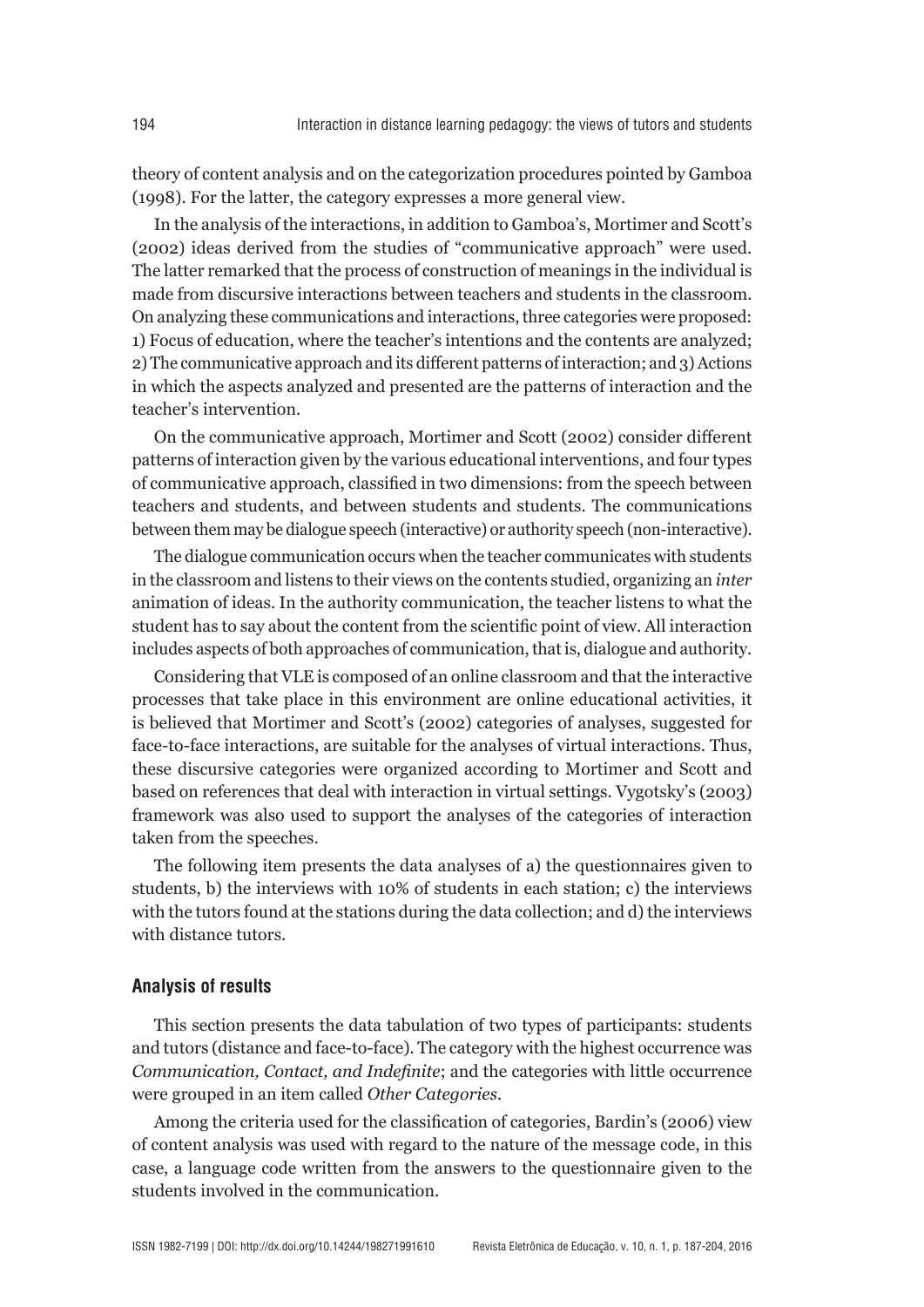In the words of Bardin (2006, p. 33), the content analysis is "[...] a set of analysis techniques of communications, using systematic and objective procedures of description of the content message." In this technique, the author suggests that the speech be objectively fragmented into coding and record units called categories extracted from the statement essence (BARDIN, 2006, p. 31). The procedures used to extract the categories were based on the frequency the terms occurred. Therefore, the terms C*ommunication* and *Contact,* recurrent in the messages, constituted categories with the following meanings: category *Communication* covered the terms "answering questions", "exchanging knowledge", "exchanging ideas", "listening", "hearing", "having a voice" and "constant dialogue". In turn, category C*ontact* meant, for the students, "spending more time with the teacher, physical, direct contact", "in person or distance contact", and "a contact with the presence of teachers, tutors and colleagues".

The results were therefore discussed from the analysis of the interaction categories presented in the order of data tabulation, i.e. firstly the categories found in the students' statements (Table 1), and then the categories found in the data collected in interviews with distance and in person tutors (Chart 1). Table 1 also shows category *No Response (NR).*

#### **Analysis of questionnaires: interactions in the students' view**

It is observed in Table 1 that the most frequently found category is C*ommunication,* with 130 (61%) of cases in 210 questionnaires answered by the students of the 10 stations. This category covers the terms "answering questions", "exchanging knowledge", "exchanging ideas", "listening", "hearing", "having a voice" and "constant dialogue".

| where it willing to the conceptions of EE of the roof along tately |              |  |  |  |
|--------------------------------------------------------------------|--------------|--|--|--|
| Distance tutors                                                    | Categories   |  |  |  |
| TD1P                                                               | Relationship |  |  |  |
| TDAC                                                               | Comunication |  |  |  |
| TD <sub>1</sub> CO                                                 | Contact      |  |  |  |
| TD2P                                                               | Relationship |  |  |  |
|                                                                    |              |  |  |  |

**Chart 1.** Synthesis of the conceptions of DE of the four distance tutors

Source: Organized by Batista and Gobara (2013)

| CATEGORIES/STATIONS         |     | CO |                | <b>OC</b>      | <b>NR</b>      |     |
|-----------------------------|-----|----|----------------|----------------|----------------|-----|
| 1 - Apiaí/SP                | 20  | 03 | 01             | 06             | 02             | 32  |
| 2 – Água Clara/MS           | 06  | 00 | 00             | 0 <sup>1</sup> | 00             | 07  |
| 3 - Camapuã/MS              | 05  | 01 | 0 <sup>1</sup> | 0 <sup>1</sup> | $00\,$         | 08  |
| 4 – Cidade Gaúcha/PR        | 06  | 00 | 04             | 0 <sup>1</sup> | $00\,$         | 11  |
| 5 – Cruzeiro do Oeste/PR    | 25  | 04 | 04             | 03             | 0 <sup>1</sup> | 37  |
| 6 – Nova Londrina/PR        | 15  | 02 | 03             | 07             | $\Omega$ 1     | 28  |
| 7 – Paranavaí/PR            | 20  | 04 | 02             | 07             | 0 <sup>1</sup> | 34  |
| 8 – Rio Brilhante/MS        | 01  | 00 | $00\,$         | 04             | 00             | 05  |
| 9 – São Gabriel do Oeste/MS | 13  | 03 | 03             | 0 <sup>1</sup> | 00             | 20  |
| 10 - Siqueira Campos/PR     | 19  | 03 | 05             | 06             | 00             | 33  |
| Total                       | 130 | 20 | 23             | 37             | 05             | 215 |

Table 1 subtitles: C – Communication; CO – Contact; I – Indefinite; OC – Other Categories; NR – No Response; T – Total. Source: Organized by Batista and Gobara (2013)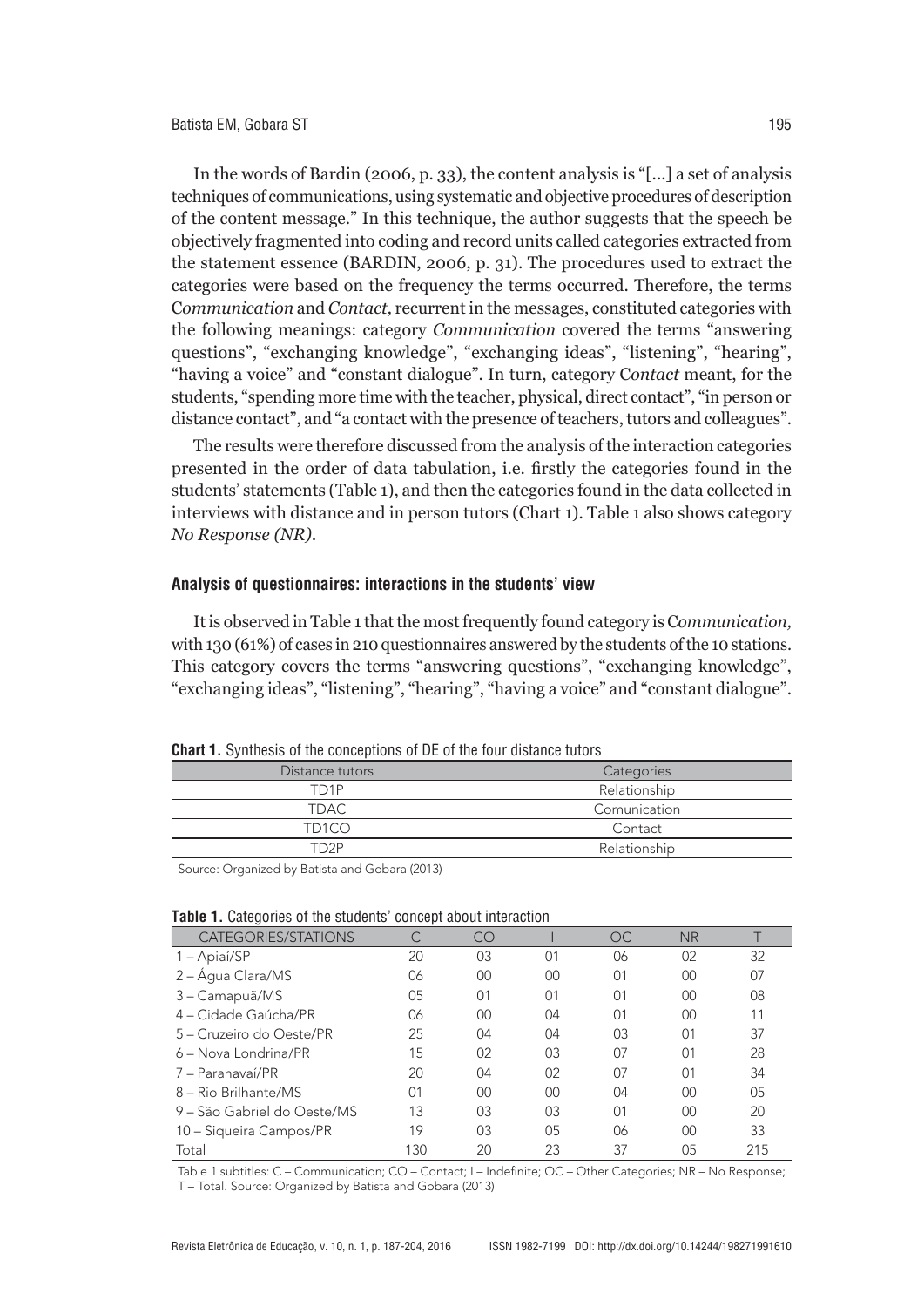This category comes closest to the dialogue communication discussed by Mortimer and Scott (2002), and also to the dialectical interaction adopted in the theoretical discussion of this research – in an interactional and socio-historical perspective. The terms identified in this category feature a two-way communication, occurring, therefore, when there is the exchange of ideas and knowledge, that is, in the act in which the subject socializes his knowledge.

The analyses of the statements belonging to this category were performed from the verification of this conception in the essence of the speech. The discourse below exemplifies the category: "*Interaction is the communication that should exist between student, teacher, tutor and fellow classmates*" (S23C, Feb/2011). This answer shows that S23C conceives interaction as communication. Among the course participants there must be interaction as the dialectical relationship that occurs in the educational basis proposed by Vygotsky (2003), that is, interaction should not be only communication but have a complementary nature, as proposed by the authors of this study.

In the same category is the example given by S24SC (March/2011) on interaction: "*It is the communication, the exchange of experience, the convergence of different points of view on the same theme*." This concept can be considered as an approximation of Mortimer and Scott's (2002) interactive dialogue communication. According to the researchers, in a dialogue communication the teacher communicates with students, listens to their viewpoints on the study contents and organizes ideas among the lesson participants, which can occur in both a traditional classroom and a virtual setting.

In a general analysis of category *Communication*, it was found that, for most students, interaction is understood as the communication involving all the course participants: teachers, students, classroom and online coordinators, and the distance and presence tutors. According to Mortimer and Scott (2002), the process of meaning construction in the individual is made up from discursive interactions between teachers and students in the classroom. In addition, according to the historical and sociocultural assumption, interaction meaning a communicative action is configured as wholeness (a complementary feature) in a dialectical relationship among the course participants.

Still in category *Communication*, S9A's statement (Feb/2011) is another example: "*Interaction, for me, is an exchange of experiences, and it does not happen with the tutor in distance learning*." He sees interaction as a two-way communication between pairs, i.e., one in which the information is received by one route and transmitted by another. The two-way communication occurs when there are a receiver and a transmitter (PRIMO, 2007). The speech analysis shows a criticism to the communication or interaction occurred in the course, because communication has only been one-way.

Category *Indefinite*, with 23 cases in 10 stations (Table 1), involved answers like "interaction is interacting." This category was observed in responses in which the subject conceptualized interaction by making use of the term itself, just by changing its verb form, such as "*Interaction is when you have any questions, interacting with the group*" (S5SC, Mar/2011). This student's concept of interaction shows that not all participants of the DL course understand their role in this context, according to Belloni's (2001a) analysis.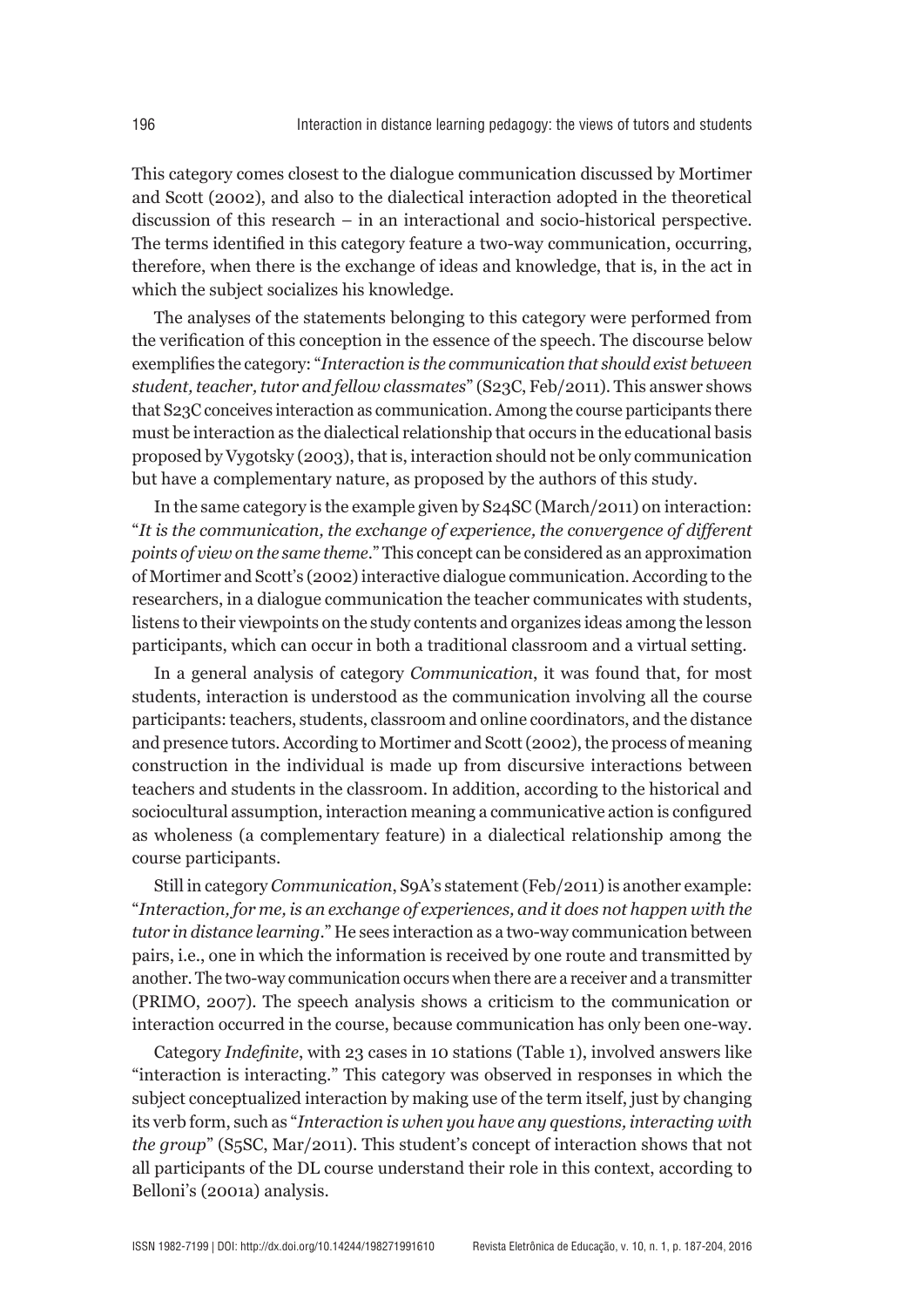It was also seen in S32SC's answer (Feb/2011): "*Interaction is a key instrument in a distance learning course*." The term instrument refers to a means by which man transforms nature whose final result is his own transformation (VYGOTSKY, 1991, p. 40).

An undefined concept of interaction was seen in S26P's answer (Mar/2011): "*It is the balance, the necessary support for the student*." Here interaction is related to the act of taking the student to balance, a necessary support, but it remains unclear of what and for what. A distance learning course in which participants establish dialectical interactive relationships gives the student the notion of his role and of what he should be responsible for in both in-person and virtual meetings. The answer, inserted in category *Indefinite*, highlights, once again, the absence of dialectical interactive relationships in the course at issue, not matching the methodological proposal of interactional basis announced in the pedagogical design of course.

Category *Contact* (Table 1), with 20 occurrences in 10 stations refers to the students' desired contact and was analyzed from Valente's (2003, p. 31) idea of "virtual being together". Teachers, students and tutors can be virtually together in "multiple interactions". In this view, the teachers' actions go beyond online contact, they are expressed as monitoring and advising the student so that he may feel accompanied and assisted.

An example of this category can be noticed in student S7A's answer (Feb/2011): "*They are those contacts that happen in everyday life, either in person or at distance*." The speech shows that, for this individual, either in-person or distance contact guarantees interaction; however, there is no explanation, for example, as to how these contacts are made, if the distance meeting occurs in the course virtual setting.

The physical or virtual presence of a tutor and/or professor does not always guarantee the interaction considered in category *Contact* mentioned by S7A. The teacher's role at the base of the educational process, from the psychological point of view, is that of an organizer of the interactions in the educational milieu; interaction that occur through social and dialectical relations (Vygotsky, 2003, p. 75).

Other answers were not classified into the categories identified as *Communication, Contact, Indefinite* and *No answer*, although they were associated with interactions because of terms like "relationship", "meeting", "feedback", "confused" and "participation". These answers were grouped into a single category called *Other categories*, as they occurred at frequencies lower than three answers.

The overall analysis showed that students see interactions as communication about activities, to solve learning problems and rarely for debate or for the collective construction of learning and development from a dialectical discussion of contents. This view illustrates the recurring interaction in traditional classrooms, generally based on transmission paradigms (FREITAS, 2009) and against the interactionist assumptions.

In a way, the speech of a student is surprising as he seems to have been punished in a DL course: interaction is "*To understand what you ask do, and be understood. Note: the class I belong to is* [...] *dissatisfied with the distance tutor* [...]. *She does not help, just punishes.* [...] *she is different from the other one* [...]" (S13A, Feb/2011). This student's speech reveals his dissatisfaction with the authoritative practice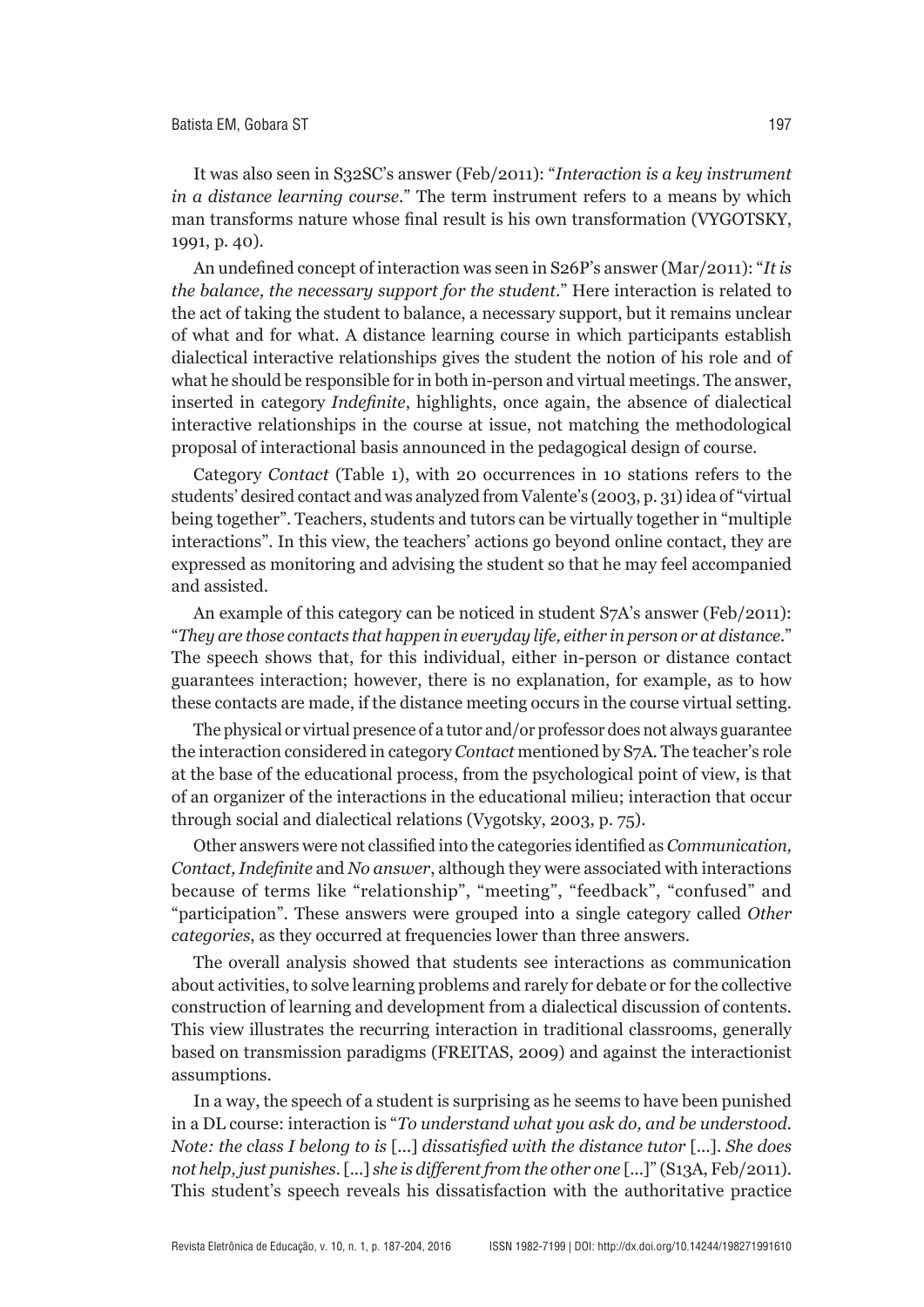established by a tutor, with whom there is no understanding and therefore, for him, a dialogue interaction is missing, in the meaning proposed by Mortimer and Scott (2002), according to which the student listens and is also heard. By means of this analysis, the statement unveils the tutor's unpreparedness for the job. In this regard, Belloni (2001a) argues that DL teachers must develop a profile suitable for this mode.

#### **Analysis of interviews: interactions in the students' view**

The analysis of interviews with students revealed two other categories: *Listening* and *Relationship*. Category *Listen*ing approaches category *Communication* in that it means listening, and may be classified as a suitable conception of interaction, because interaction in an online forum means attentive listening to the experiences of the individuals who post messages on the virtual forum, as Monteiro, Ribeiro and Struchiner (2007) conclude.

Student ACG's statement showed a concept of interaction with the meaning of communication, an inter-action, according to the communicative approach created by Mortimer and Scott (2002).

Interaction as communication is also found in the view of two students from Cruzeiro do Oeste. AC1's and AC2's concepts of interaction relate to the category *Communication*, whereas AC3 presented an undefined concept. Category *Communication* prevails for these three subjects and supports the concept of interaction of most students of this station, as it occurs from communication.

In Rio Brilhante station, ARB1 said that interaction is based on direct communication with the teacher to dispel doubts. Her speech illustrates a traditional conception of education. The desired type of interaction seems to be reduced to the traditional and hierarchical relationship between teacher and student. Belloni (2001b) indicates that the technology-mediated distance education requires new models of students, individuals who develop autonomy for self-education.

In the following section, the tutors' speeches will be analyzed and discussed.

#### **Analysis of interviews: interaction in the views of face-to-face and distance tutors**

The 15 tutors analyzed were identified by acronyms: TP1A and TPSGO refer to Classroom Tutor 1 of Apiaí and Classroom Tutor of São Gabriel do Oeste, respectively. Acronym TPCG refers to the only presence tutor of Cidade Gaúcha. Acronyms TPA1CO and TPA2CO relate to the presence tutors A1 and A2 of Cruzeiro do Oeste, while TP1NL to the presence tutor of Nova Londrina.

Six out of 15 tutors conceived interaction as communication: "*I think communication there is the first thing, you know, for you to actually interact with the person there has to have communication, and communication has to be effective* [...]." (Interview, Feb/2011 TP1A). For this tutor, a sufficient interaction is the one that permits fruitful, efficient communication. Such communication can be configured as a dialectical interaction to the extent that the participants of the educational context are "whole" and dialogue with each other and with knowledge.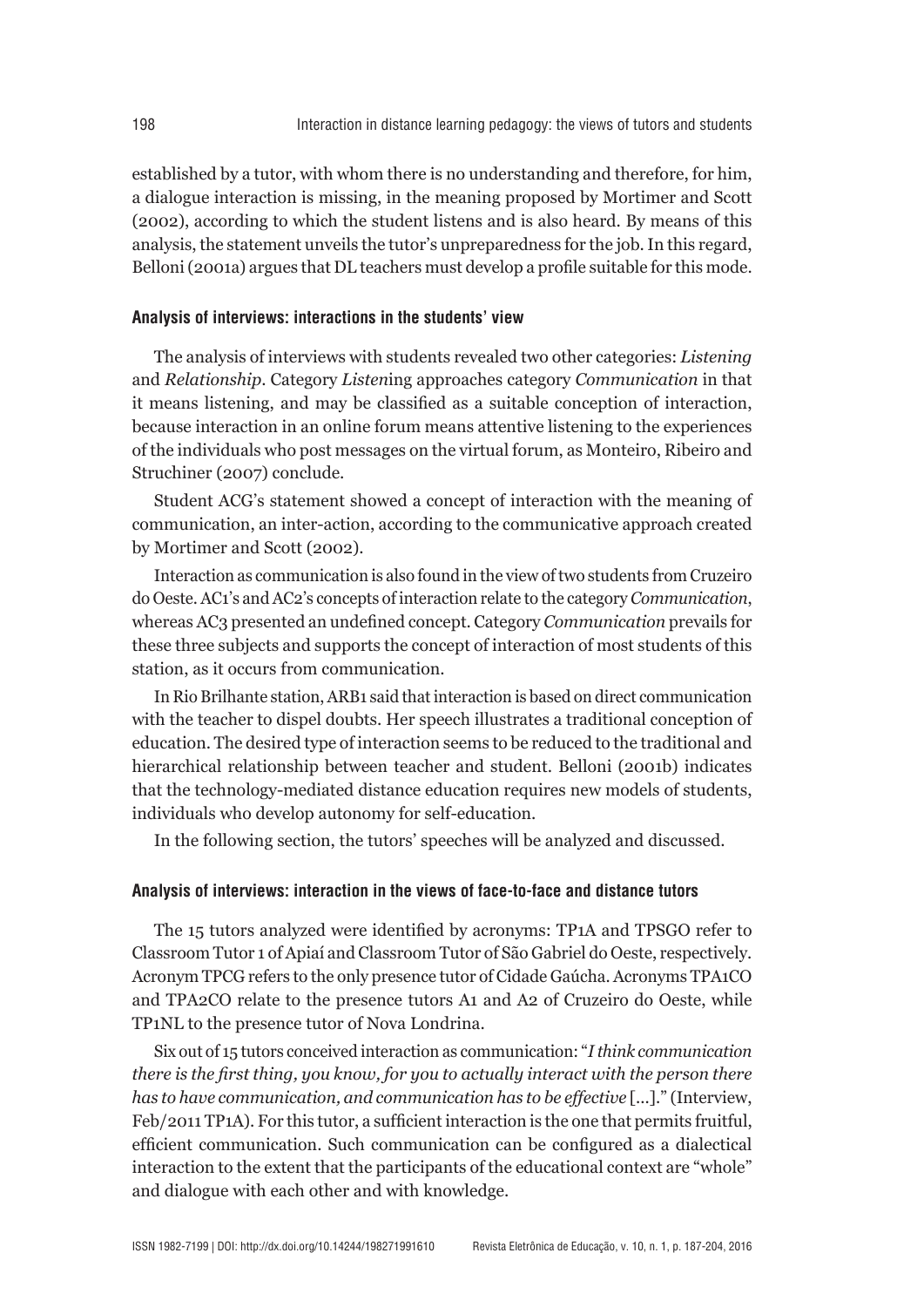In category *Communication*, interaction can also be the exchange of information, dialogues, discussions, in the words of the presence tutor of São Gabriel do Oeste: "[...] *it is this exchange of information, dialogues, discussions. Of the student getting to know each other, interacting about the course*" (TPSGO, Feb/2011). The concept of interaction as communication is also identified through the tutors' statements, like that found in the students' speeches. In Vygotsky's view, interaction occurs from the regulation of the environment performed by the teacher.

In category *Contact*, interaction was defined as both in-person and online contact, what can be seen in the following statements: "*It's all that contact we have with the students, from a motivation that a face-to-face tutor has to take to them*, [...]" (TPSC1, Feb / 2011). Also: "*contact, not only physical, but the fact that you're exposing, and someone is responding; this would be interaction, not only physical*" (TP1NL, Mar/2011). This view shows interaction as "virtual being together", discussed by Valente (2003).

For the presence tutor of Cidade Gaúcha: "[...]. *interaction* [...]. *is everything because it is the support*, [...]." (TPCG, Feb / 2011). The concept of interaction as support shows an understanding of the relevant role interaction plays in virtual settings. It shows that virtual tutoring is a key factor in distance teaching and learning processes, as argued by Rivilla, Garrido and Romero (2011).

The statements of the two presence tutors of Cruzeiro do Oeste (TPA1CO and TPA2CO) showed their uncertainty about what interaction is, or what it should be, as their speeches display: "*exchanging ideas, would it be so*?" (TPA1CO, Feb / 2011). This answer reveals doubt and/or fear of expressing an inadequate idea, or confirming it when returning the question to the interviewer. This behavior was also observed in surveys with teachers and tutors carried out by Preti and Oliveira (2004), who concluded that such uncertainty is a result of the lack of capacity to act in this mode of education and in online culture.

Tutor TPA2CO is doubtful about what interaction would be: "*It would be the teacher who is there, in the distance, and the student who is here, I don't know, but* [...]. *the distance education student learns much more than the classroom student* [...]. *And those who say that the distance student does not learn are lying. He does learn. A lot*." (TPA2CO, Feb / 2011). This tutor diverted attention from the discussion of what interaction is and pointed to an existing prejudice associated with the idea that DL does not promote the desired learning; she also even states that DL is more effective than classroom teaching. This answer exposes her uncertainty regarding the existing prejudice on DL, as shown by Marques and Cavalcanti (2009).

Thus some criticism of the subjects is observed in this study, and it is questioned the extent to which the supposedly interactive processes between teachers and students are taking place for the formation of these subjects. Especially in this case, when the professor is neither physically nor virtually present, and he counts only with the virtual tutor. In other contexts, researchers like Alonso (2010, p. 86) focused on the theme; she addresses DL systems and their coexistence with other DL systems, like the communicational, "[...] which allows students/teachers/tutors interaction and the monitoring and evaluation to validate the teaching/learning process [...]."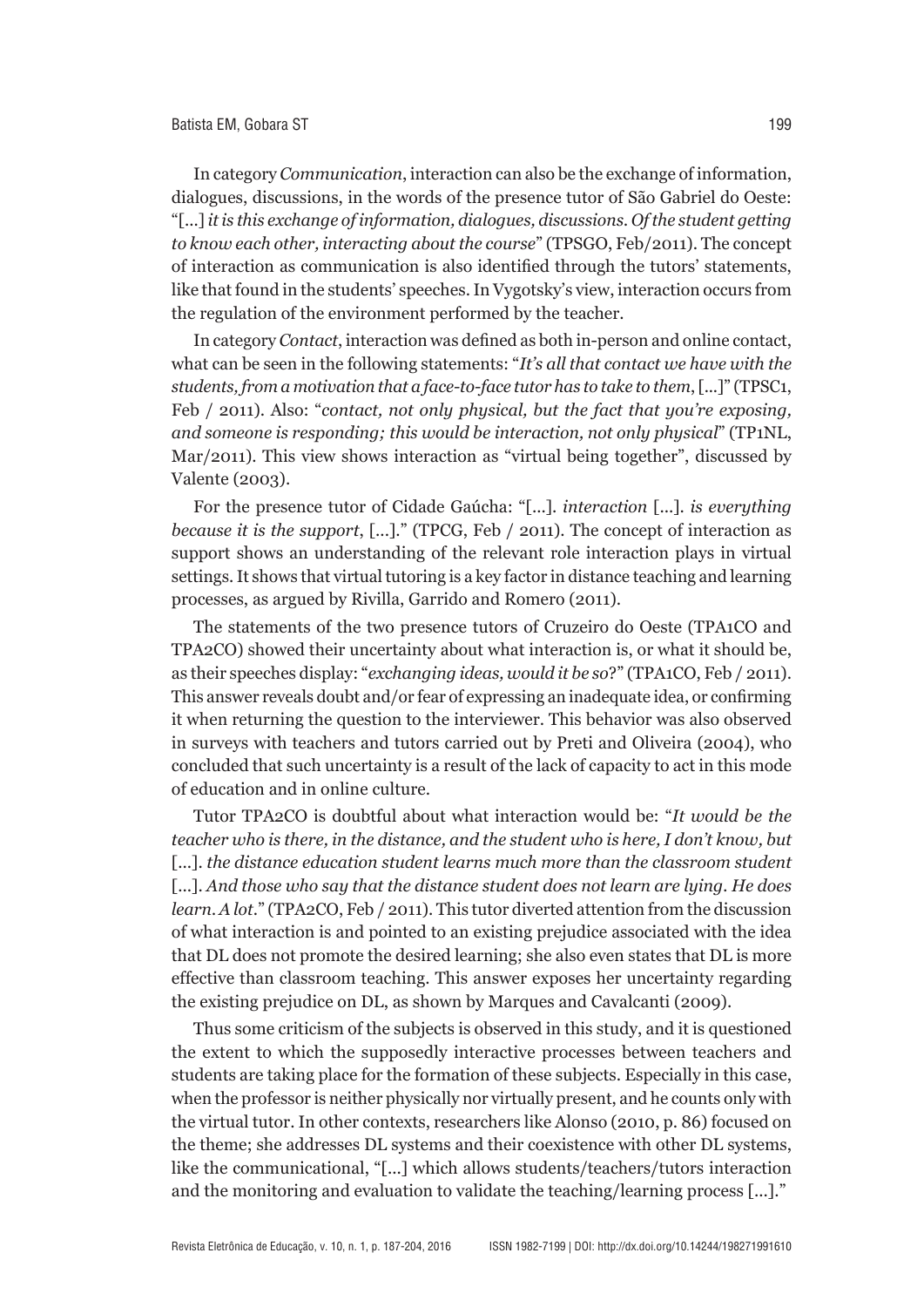According to Belloni (2001a, p. 27-28), the teacher's role must be re-dimensioned so that he may act critically and in mediation with DL students: "[...] The teacher tends to be largely mediated, as a producer of messages written in technological means for DL students, [...] and a mediator between these media and the students." The same can be said of tutors.

In a socio-historical and interactional, Vygotskynian approach, Freitas (2009, p. 2) states that the teaching practice making use of technology has the purpose of "[...] creating other forms of learning: a shared learning that provides live dialogue in its tensions, conflicts and new formulations." Almeida and Prado (2003, p. 82) share this view by assuming that the interactive processes in DL are essential to the development of attitudes in the student, of actions with autonomy and integrity, contributing to their own learning process as well as to his colleagues'.

In summary, it was found that some tutors, as is the case of TPA1CO and TPA2CO, are not yet aware of their role as people responsible for the organization of the educational environment. Nor are they conscious of the relevance of their presence in this setting, both a traditional and virtual classrooms. The importance of the teacher's role in the educational environment is "immeasurably greater", in Vygotsky's (2003, p. 77-79) words.

#### **Analysis of interviews: interactions in the view of Distance Tutors**

Four distance tutors were interviewed between December 2011 and January 2012. They were contacted by email and their interviews, although being scheduled online, were conducted in person and recorded by a digital recorder.

The interview script presented to the distance tutors was the same applied to the presence tutors. The analyses presented in this article refer only to the question: "In your view, what is interaction in a DL course?"

The identification of the interviewees followed the same criteria of creation of acronyms used for classroom tutors. Thus, TD1P refers to the distance tutor 1 of Paranavaí; TD2P to the distance tutor 2 of Paranavaí; and TDAC refers to the only distance tutor of Água Clara. Regarding the methodology of categorization of speech elements, the previous procedures were also adopted here.

The categories about interaction in found the interviews with distance tutors were: *Relationship, Communication* and *Contact,* whose meanings are, respectively, "teacher/student relationship" "exchange of ideas" and "listening to the other and speaking to each other."

As to category *Relationship*, TD1P (Jan / 2012) replied: "*Interaction involves the student-educator relationship*." For this tutor, interaction is the relationship established between teachers and students. This relationship can be analyzed from Vygotsky's (2003) point of view, according to which the teacher does not educate, rather the subject educates himself when interacting with their peers. The educator's role is to organize the means for these interactions to occur.

Still in category *Relationship,* and following the same way of thinking, tutor TD2P remarked: "*Interaction, for me, is a relation, is a relationship, we folks have a teacher-student relationship* [...]". (Interview, Feb/2012). This tutor's view complies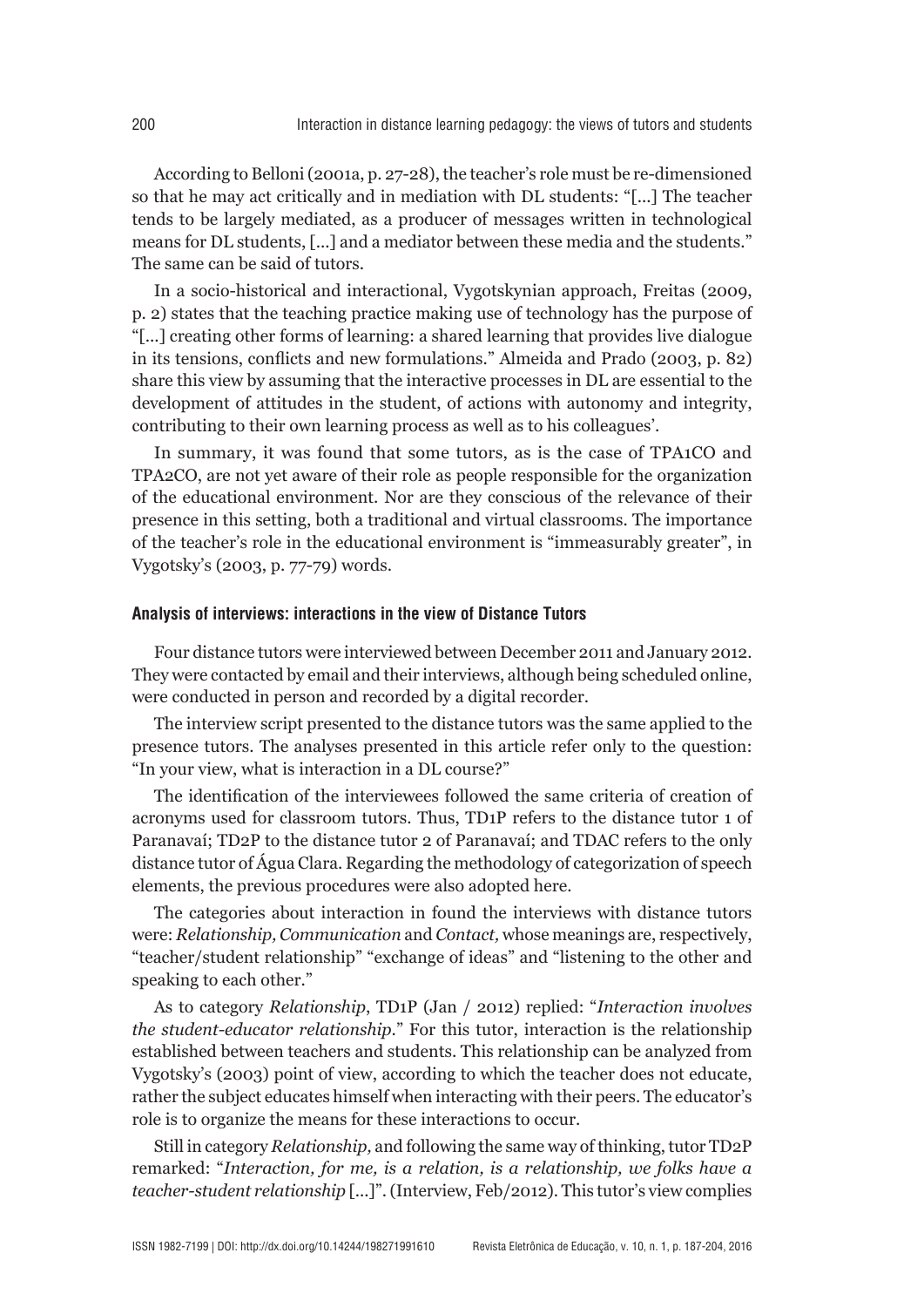with Freitas's (2009) interactionist argument, that it is in the relation to the other that knowledge is built.

In category *Communication*, interaction is "*exchanging ideas*" (Interview, Jan/2012) for distance tutor TD1AC. Such concept simplified the tutoring role; she does not show a theoretical basis such as Preti and Oliveira's (2004), that regards interaction as mediation, which also contributes to the learning process.

The concept of interaction as exchange of ideas was also presented by classroom tutor TPSGO, of São Gabriel do Oeste station, but she went further in her definition in pointing out that interaction is, in addition to exchange of information, holding dialogues and discussions.

Chart 1 shows a summary of the categories present in the distance tutors' statements.

In analyzing the speeches, it was found that even though distance tutors provide relevant concepts of interaction, categorized as *communication* (exchange of ideas), *relationship* (relation) among the participants, and *contact* (listening to the other), they are not theoretically prepared for exercising a "good interaction" yet, according to Moran (2005).

In a general overview of the concepts of interaction of tutors interviewed, some limits about the training of these professionals were evident. This conclusion leads to the need for measures and/or proposals that address the effective training of distance and face-to-face tutors, with a thorough definition of their roles and the methodology to be followed.

#### **Conclusions**

This study investigated the views of 210 students, 15 classroom tutors and four distance tutors of the ten stations of the Pedagogy distance course. The considerations point to a concept of interaction with the significance of communication for both tutors and students. For most respondents, the interaction held in the course, specifically in the virtual setting, has a one-way communication feature, as it occurs to one direction, and far from being totally interactionist. This interaction, seen as unidirectional especially from students towards tutoring, refers to activities required in the disciplines and posted on the setting. It has proved inadequate in the face of the students' unanswered requests and questions. It was found, therefore, that the communication mentioned in the subjects' statements does not constitute, in fact, interaction because students said they had many questions/doubts that were not answered/dispelled through communications in the virtual setting, reason for which they made clear the need for in-person contacts with tutors to receive information and ask questions.

What is surprising is not only to confirm what was already supposed – that, in the context studied, interaction is synonymous with unidirectional communication –, but to verify that the students claim the professor's physical presence as a way to perpetuate the passive relationship (typical of traditional education), and also to discover that the course proposal corroborates this teaching practice. Not all participants are seen to fit this education paradigm; some respondents, students as well as tutors, maintained that they did seek socialization of knowledge and other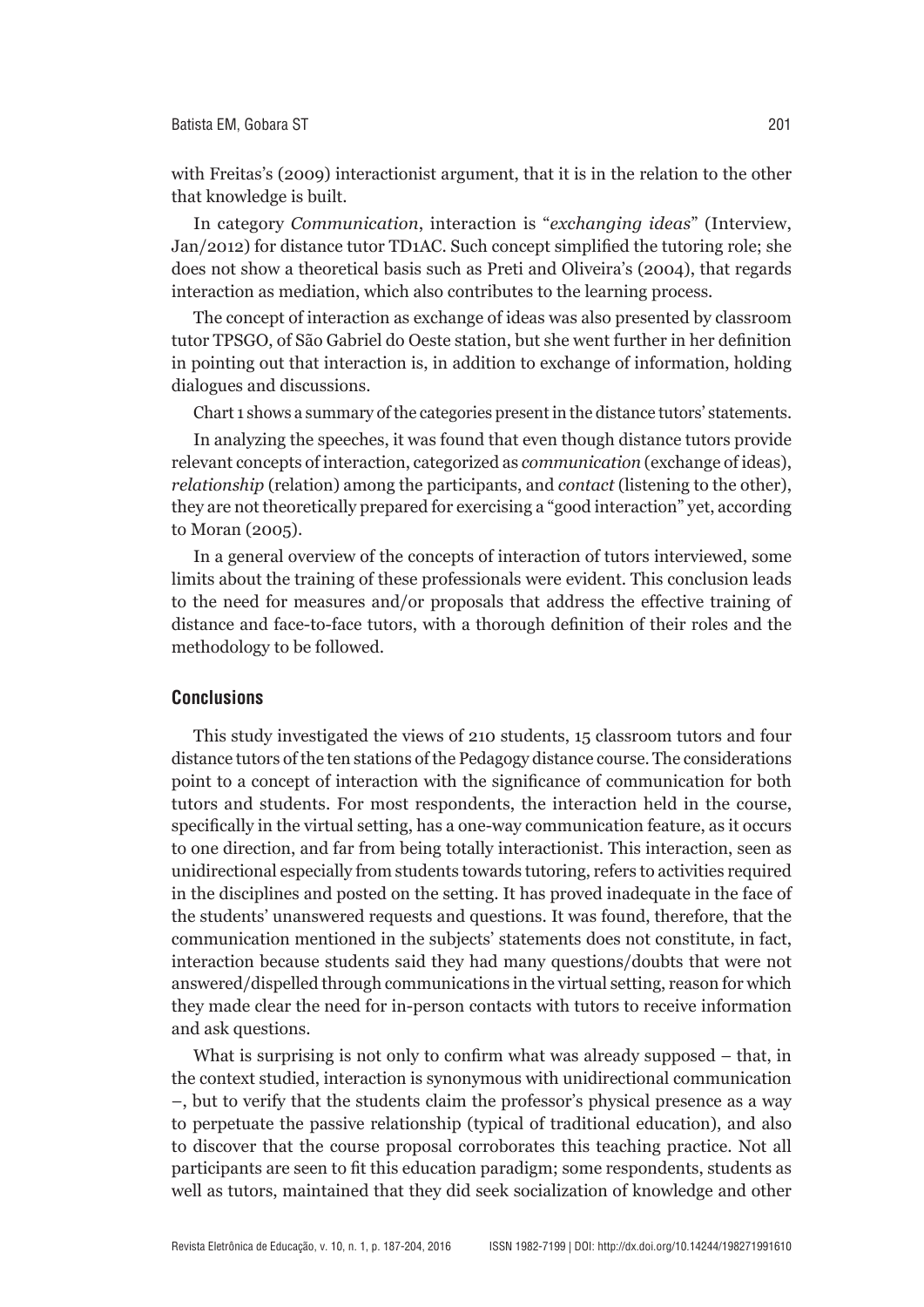forms of interaction to get their questions answered. They did so whether within or without the course setting, for example, by using MSN<sup>7</sup> , messages via mobile or land phone, or personal e-mail (in this case at the expense of a collective interaction and outside the VLE organization).

DL is still seen by students as easy education, in the mode of *laissez-faire,* not implying methodological and theoretical rigor to acquire knowledge in comparison to classroom teaching, as has been identified by recent studies like Marques and Cavalcanti's (2009).

Most tutors considered the communications among the subjects relevant, a concept supported by Rivilla, Garrido and Romero (2011), whose discussions, however, present some limits to the extent that they do not point indicators for training professionals to work as VLE tutors. These authors argue that virtual tutoring is a key factor in teaching and learning of distance education processes. In addition, this approach requires an in-person tutoring committed to collaborative interaction for learning in virtual settings where everyone must take the principles of effective interaction. Teachers and tutors play pivotal roles in mediation and interaction with a view to pedagogical "wholeness", an interaction in the dialectical and Vygotskynian perspective. To Belloni (2001b), this perspective refers to new clothing to old practices with teachers who have been poorly trained throughout their lives.

This study presents a contribution in the major of teacher training, especially of distance courses of Pedagogy, pointing out the limits of the interaction process experienced by students and tutors of a Pedagogy distance course of a public institution. It also signposts possibilities by proposing a reinterpretation of the interaction process for courses of this modality, face to the lack of a dialectical view of their participants. Another objective of this study was to incentivize new research so that the aspects not included in this investigation, for example, "face-to-faceness" and its implication for distance education interaction, and the mediation processes inherent to in-person and/or virtual meetings, may be disclosed and discussed. This would even more consolidate DL as an important mode of education at present. The constitution of the subject as a transforming actor of a society permeated by technological advances requires teachers, students and tutoring team to make the best use of the potential that technology offers.

This article does not exhaust the subject, or rather, further research is recommended to investigate and propose a training that favors "wholeness", i.e. the interaction based on the principles of communicative dialectic action and on the historical, cultural and social perspective, therefore, interactional and critical. This would certainly enable distance course students to construct their knowledge process.

#### **References**

ALMEIDA, Maria Elizabeth; PRADO, Maria Elisabette. Redesenhando estratégias na própria ação: formação do professor a distância em ambiente digital. In: VALENTE, José (Org.). **Educação a distância via internet**. São Paulo: Avercamp, 2003. p. 71-84.

 $7$  Microsoft Service Network - program that permits chat online via internet.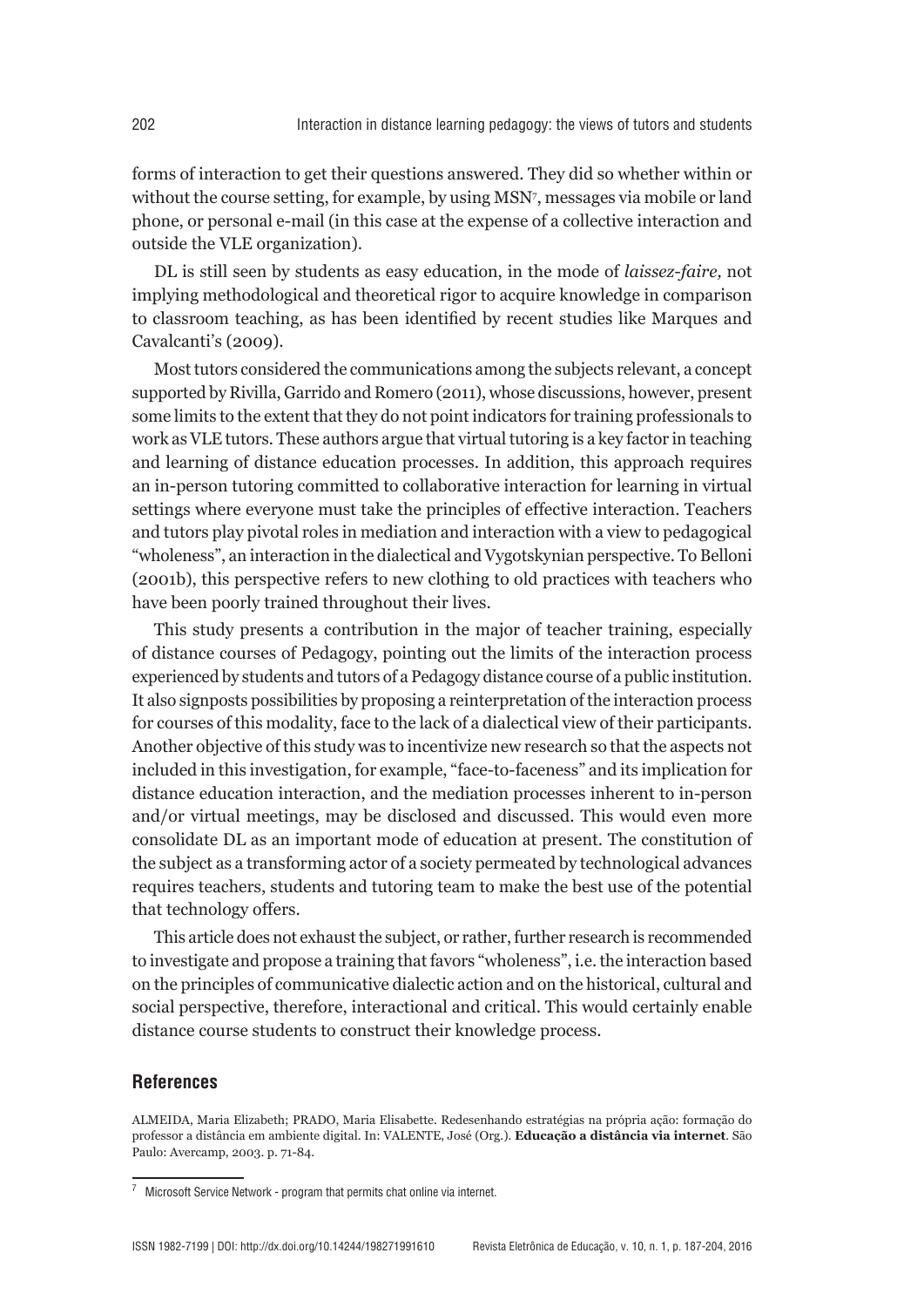Batista EM, Gobara ST 203

ALONSO, Katia Morosov. Educação a distância e tutoria: anotações sobre o trabalho docente. In ALONSO, Katia Morosov; RODRIGUES, Rosangela Schwarz; BARBOSA, Joaquim Gonçalves. **Educação a distância**: práticas, reflexões e cenários plurais. Cuiabá: Central de Texto: EDUFMT, 2010. 118 p.

BARDIN, Laurence. **Análise de conteúdo**. Tradução de Luís Antero Reto e Augusto Pinheiro. Lisboa: Edições 70, 2006.

BATISTA, Erlinda Martins; GOBARA, Shirley Takeco. **Interações no ambiente virtual de aprendizagem de um curso de pedagogia a distância da UFMS**: limites e possibilidades. 2013. 253 f. Tese (Doutorado em Educação) – Universidade Federal de Mato Grosso do Sul, Campo Grande, 2013.

BELLONI, Maria Luiza. **Educação a distância**. Campinas: Autores Associados, 2001a. 115 p.

BELLONI, Maria Luiza. **O que é mídia-educação**. Campinas: Autores Associados, 2001b. 97 p.

BRASIL. Ministério da Educação – MEC. **Referenciais de qualidade para educação superior a distância**. Brasília, 2007. Disponível em: <http://portal.mec.gov.br/seed/arquivos/pdf/legislacao/refead1.pdf>. Acesso em: 17 abr. 2011.

DICIO. **Inteiração**. [S.l.]: [s.n.], 2012. Disponível em: <http://www.dicio.com.br/inteiracao/>. Acesso em: 30 dez. 2012.

FERREIRA, Aurélio Buarque de Holanda. **Novo Aurélio século XXI**: dicionário da língua portuguesa. 5. ed. Rio de Janeiro: Nova Fronteira, 1999. 2128 p.

FERREIRA, Ruy. **Interatividade educativa em meios digitais**: uma visão pedagógica. 2008. 200 f. Tese (Doutorado em Educação) – Universidade Estadual de Campinas, Campinas, 2008. Disponível em: <http://www. slideshare.net/ruyferreira/tese-de-doutorado-1915900>. Acesso em: 11 out. 2011.

FREITAS, Maria Teresa de Assunção. Janela sobre a utopia: computador e internet a partir do olhar da abordagem histórico-cultural. In: REUNIÃO ANUAL DA ANPED, 32., 2009, Caxambu. **Anais eletrônicos**... Caxambu: Anped, 2009. Disponível em: <http://32reuniao.anped.org.br/arquivos/trabalhos/GT16-5857--Int.pdf>. Acesso em: 17 abr. 2011.

GAMBOA, Silvio Sánchez. **Epistemologia da pesquisa em educação**. 2 ed. Campinas: Práxis, 1998. 156 p.

KOSTIUK, Grygory Sylovych. Alguns aspectos da relação recíproca entre educação e desenvolvimento da personalidade. In: LEONTIEV, Leontiev et al. **Psicologia e Pedagogia**: bases psicológicas da aprendizagem e do desenvolvimento. Tradução de Rubens Eduardo Frias. São Paulo: Centauro, 2003. 94 p.

MARQUES, Gil da Costa; CAVALCANTI, Carolina Costa. Educação a distância na Universidade de São Paulo: desafios no processo de implantação de um novo modelo educacional. **Revista ETD: Educação Temática Digital**, Campinas, v. 10, n. 2, p. 37-53, 2009. Disponível em: <http://www.fae.unicamp.br/revista/index.php/etd/issue/ view/143/showToc>. Acesso em: 11 maio 2011.

MONTEIRO, Dilva Martins; RIBEIRO, Victoria Maria Brant; STRUCHINER, MIRIAM. As tecnologias da informação e da comunicação nas práticas educativas: espaços de interação? Estudo de um fórum virtual. **Educação & Sociedade**, Campinas, v. 28, n. 101, p. 1435-1454, 2007. Disponível em: <http://www.scielo.br/pdf/es/v28n101/ a0928101.pdf/font/span/a>. Acesso em: 19 mar. 2016.

MORAN, José Manuel. Desafios da televisão e do vídeo à escola. In: ALMEIDA, Maria Elizabeth; MORAN, José Manuel (Orgs.). **Integração das tecnologias na educação**. Brasília: Secretaria de Educação a Distância, 2005. p. 96-100.

MORTIMER, Eduardo; SCOTT, Phil. Atividade discursiva nas salas de aula de ciências: uma ferramenta sociocultural para analisar e planejar o ensino. **Revista Investigações em Ensino de Ciências**, Porto Alegre, v. 7, n. 3, p. 283-306, 2002. Artigo apresentado no I Encontro Ibero-americano sobre Investigação Básica em Educação em Ciências (Universidade de Burgos, Espanha).

PRETI, Oreste; OLIVEIRA, Gleyva. **Tutoria num curso de licenciatura a distância**: concepções e representações. Cuiabá: UFMT, 2004. Disponível em: <http://www.uab.ufmt.br/uab/images/artigos\_site\_uab/tutoria\_concepcoes\_ representacoes.pdf>. Acesso em: 01 mar. 2012.

PRIMO, Alex. O aspecto relacional das interações na Web 2.0. **E-Compós**, Brasília, v. 9, p. 1-21, 2007. Disponível em: <http://www6.ufrgs.br/limc/PDFs/web2.pdf>. Acesso em: 11 maio 2011.

RIVILLA, Antonio Medina; GARRIDO, Maria Concepción Domínguez; ROMERO, Cristina SánchezC. S. La comunicación didáctica en la tutoría virtual. **Revista ETD: Educação Temática Digital**, Campinas, v. 12, p. 12-30, mar. 2011. Edição especial. Disponível em: <http://www.fae.unicamp.br/revista/index.php/etd/article/ view/2308>. Acesso em: 11 maio 2011.